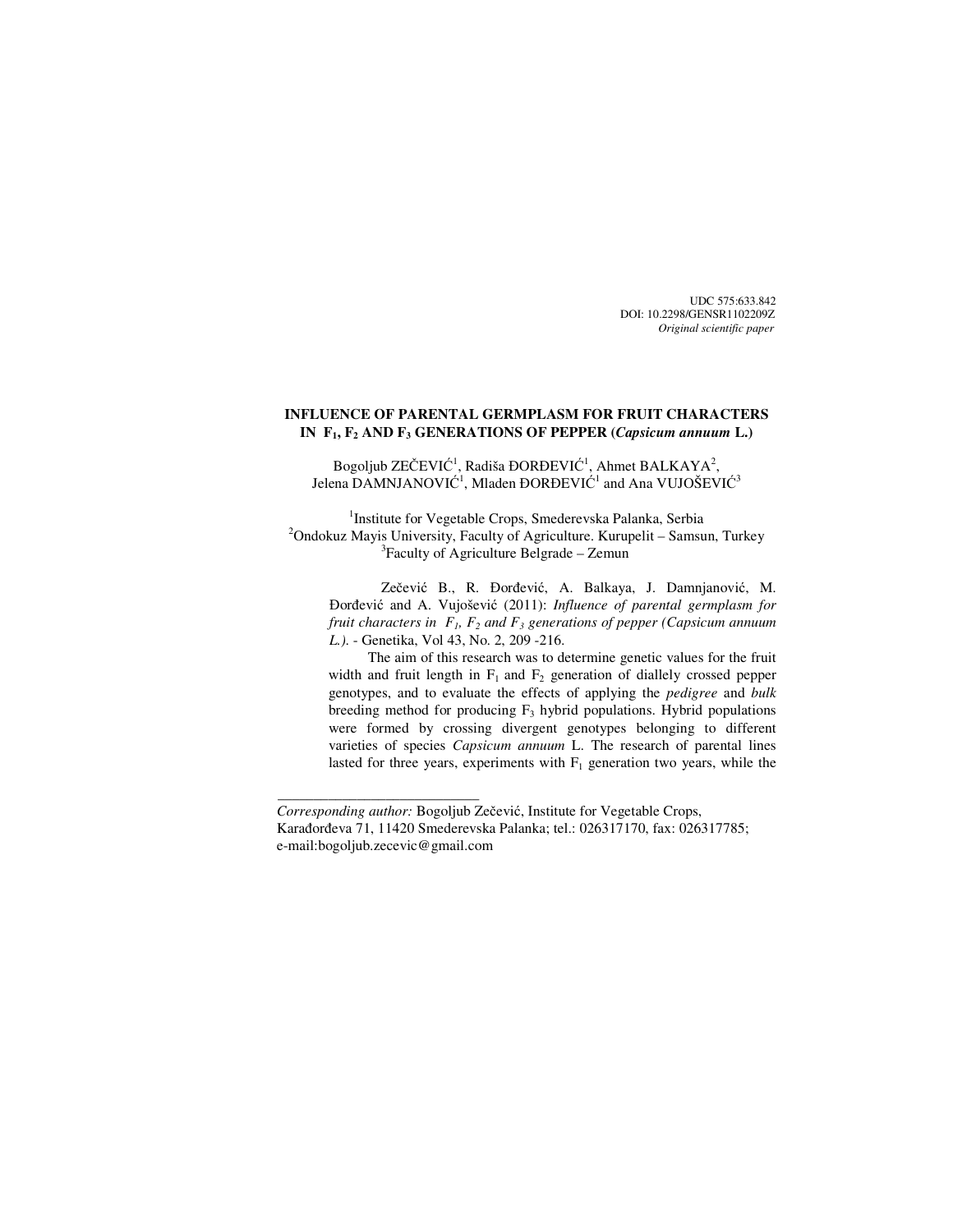analysis of results for  $F_3$  hybrid population has been done regarding the data from one year experiment. The heterosis effect in  $F_1$  generation for all researched traits and in all crossing combinations was very low. Genetic analysis of  $F_2$  generation showed that all researched traits were inherited with partial domination. In  $F_3$  generation, hybrid populations formed by using the *pedigree* method of selection had traits which are more valuable for further breeding than the hybrid population formed by using modified *bulk* method.

*Key words:* bulk method, genetic analysis, pedigree method, pepper

## **INTRODUCTION**

 Pepper (*Capsicum annum* L.) is an important vegetable crop around the world and it is very popular in Serbia. Peppers (*Capsicum* spp.) have been grown for several thousand years in the Americas (ZEWDIE and ZEWEN, 1997). Since their introduction into the old world, peppers are cultivated in various environments and a number of different types were developed (GOVINDARAJAN, 1986). There is significant variation in fruit size, fruit shape, colour and the length of time to reach harvest. Variation in yield and quality are major issues and these are determined by genetic and environmental factors. For this reason, determination of the effects of genotypic factors in pepper breeding is a primary concern (CANKAYA *et al*., 2010). Despite the high genetic variability of others C*apsicum* species a large number of traits for almost all studies on this genus have been carried out with *C. annuum* (SOUZA and MALUF, 2003). One of the main characters of pepper production in Serbia is presence an abundance of different pepper types. Diversity of *Capsicum annuum* L. enables applying of various methods of research work (ZECEVIC *et al*., 2007). Genetic divergence existing in the population helps in the selection of suitable parents for utilization in pepper crop breeding programs (THUL *et al*., 2009). One of the basic methodologies of breeding of certain cultivar is a hybridisation since it attains the direct results, such as: genetic variability of progeny, heterosis and fixation of desirable traits, i.e. genes in progeny. Diallel crossing, as one of the methods enables evaluation of parents and gives information regarding the genetic control of quantitative traits which is important for choosing breeding methods (ZEČEVIĆ *et al*., 2003). In addition, diallel crossing gives significant data of heritability and heterosis, and those data are used in predicting the performances of synthetic population. Heterosis has been widely used in agriculture to increase yield and to broaden adaptability of hybrid varieties (MEYER *et al*., 2004). The phenomenon of heterosis is not present in all hybrid combinations of the F1 generation, however, and heterotic effects differ from trait to trait (HLADNI *et al*., 2005). RAJESH and GULSHAN (2001) reported the variation of magnitude of heterosis for different characters of hot peppers in different crosses due to varying extent of genetic diversity of parents involved in crossing. GELETA *et al*. (2004) stated that very closely or distantly related parents showed low heterosis, but crosses between parents of intermediate divergence classes tended to show higher heterosis affect for fruit yield, fruit length and fruit weight. Elite hot pepper genotypes can be utilized in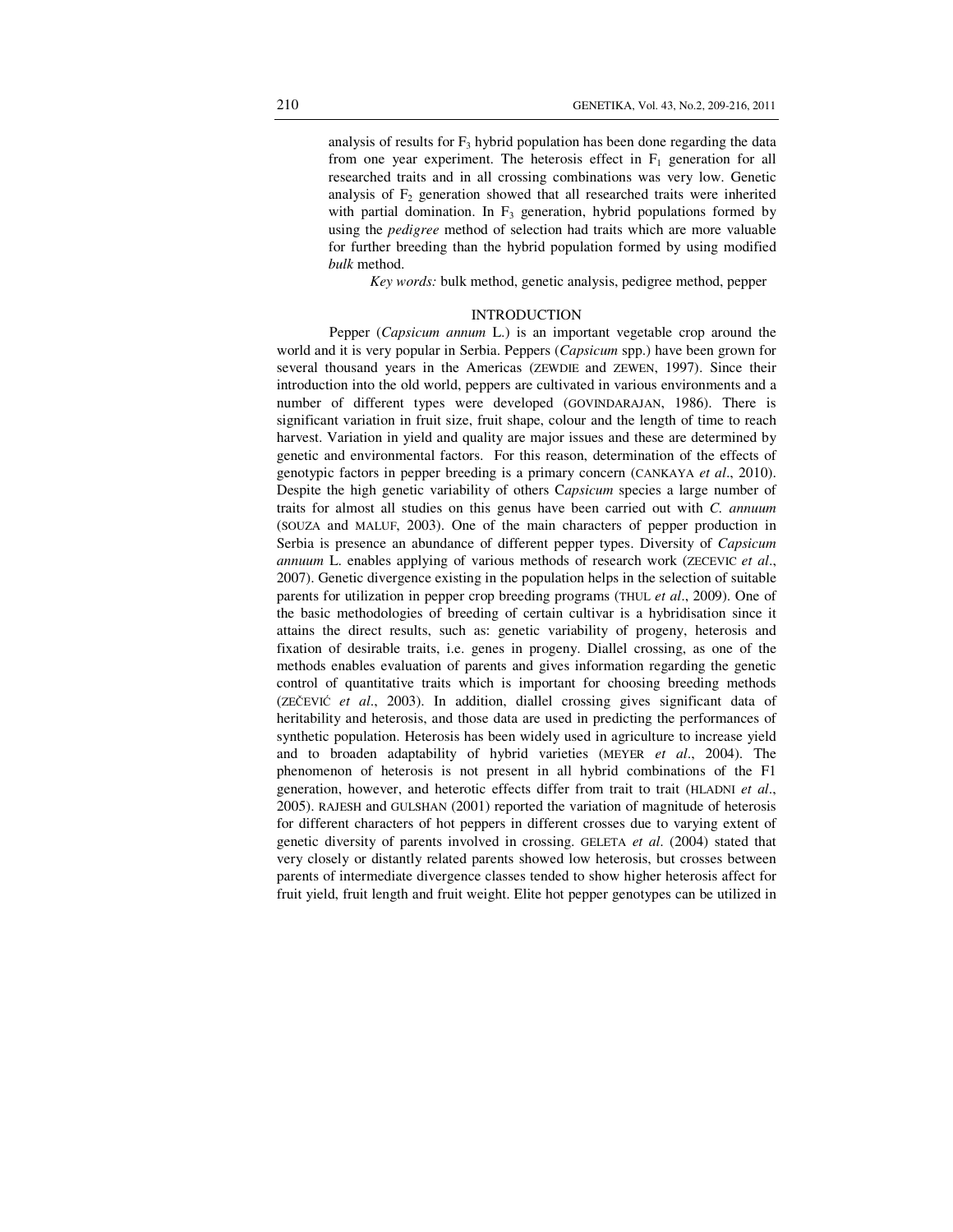a systematic breeding program to address the critical hot pepper production constraints (MARAME *et al*., 2009). The program of this study was based on diallel crossing where parent genotypes represent the basic factor for determination of traits in progeny and the possibilities for further breeding. The main aim of the research was to determine the influence of parental germplasm on  $F_1$ ,  $F_2$  and  $F_3$  progeny.

#### MATERIALS AND METHODS

The study comprised five genetically different categories of pepper material: inbred lines – parents,  $F_1$  generation,  $F_2$  generation and within  $F_3$ generation two differently formed hybrid populations. Inbred lines of pepper have been chosen for this research from the Institute for Vegetable Crops collection, regarding their agriculturally most important traits:

 KP003 – inbred line of Palanacka babura. It belongs to the subspecies *macrocarpum*, variety *grossum* and type *dolma*. This line has bell shaped, hanging fruits and mid early maturity. Fruits are sweet, 5.35 cm wide; 8.60 cm long and the pericarp is 0.51 cm thick. Fruits are milk white in technological and red in biological maturity. Inbred line is early ripening.

 KP042 – inbred line of Palanacka kapija. It belongs to the subspecies of *macrocarpum*, variety *longum* and type kapija. This line has hanging, elongated, sweet fruits 3.70 cm wide; 15.20 cm long and the pericarp is 0.40 cm thick. Fruits are green in technological and dark red in biological maturity. Inbred line has midseason maturity.

 KP068 – inbred line of Kobra. It belongs to the subspecies *microcarpum*, variety *shipca*. This line has narrow, elongated, hanging, hot fruits 1.90 cm wide; 13.50 cm long; and pericarp is 0.19 cm thick. Fruits are dark green in technological and red in biological maturity. Inbred line is early ripening.

 KP075 – inbred line of Feferona zuta ljuta. It belongs to the subspecies *microcarpum*, variety *shipca*. Fruits are pepperoni type, upright, 0.90 cm wide; 8.30 cm long; and the pericarp is 0.10 cm thick. In technological maturity fruits are dark green and yellow in biological. Inbred line is early ripening.

Experiment was laid down in randomized block design with three replications at the experimental field and greenhouse of the Institute for Vegetable Crops during 2001-2004. Heterosis was calculated regarding mean value of parents  $(H<sub>1</sub>)$  and regarding better parent  $(H<sub>2</sub>)$ . Analysis of genetic variance components as well as regression analysis has been performed by using the methods according to MATHER and JINKS (1971). In this study were applied bulk and pedigree methods of selection. Selection differential expressed as deviation from middle value to basic population from which a selection was performed. Genetic gain was calculated according to heritability, phenotypic standard deviation and selection differential for percent of individuals in whole population (ALLARD, 1960).

### RESULTS AND DISCUSSION

 The analysis of data for fruit width shows that developed hybrids almost did not have positive heterosis for this trait. Only one combination of crossing between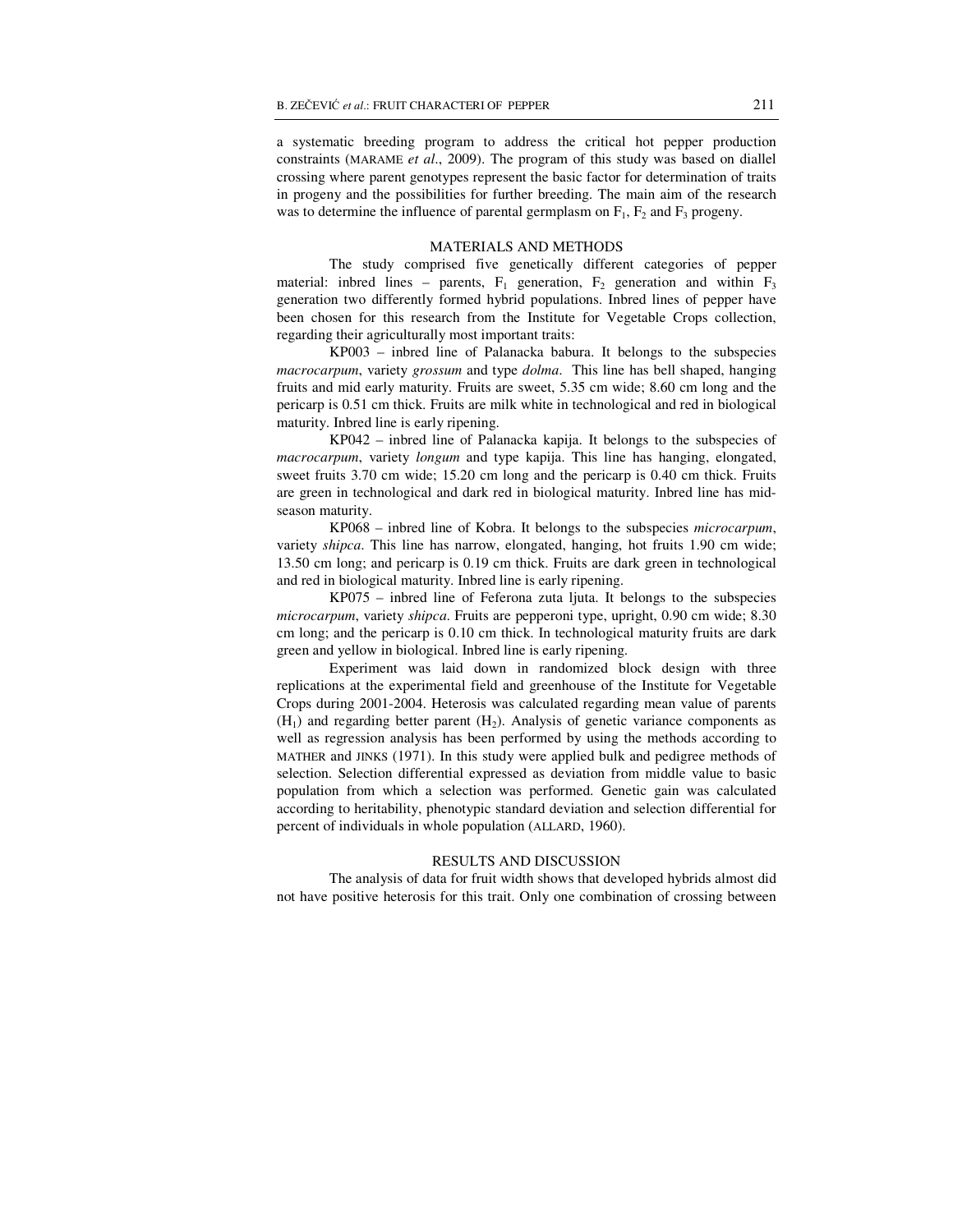KP068 and KP075 showed positive heterosis, when compared to middle value of parents. The registered heterosis was statistically significant. NARASIMHAPRASAD *et al*., (2003) and GELETA and LABUSCHAGNE (2004) found the same results researching heterosis for width in hybrids developed by crossing genotypes from different pepper varieties. Data for fruit length show that heterosis compared to the mean value of one hybrid (KP003 x KP075), it was statistically high. NANDADEVI and HOSAMANI (2003), NARASIMHAPRASAD *et al*., (2003) and SAVITA (2004) agree that the heterosis for fruit length is low. MARAME *et al*., (2009) concluded that various ranges of minimum to maximum better-parent heterosis and corresponding average heterosis were obtained, respectively and included for fruit width (-38.19 to 50.29% and 6.75%) and fruit length (-23.78 to 26.59% and 13.92%).

|               | Fruit width |           |           | Fruit length |         |           |
|---------------|-------------|-----------|-----------|--------------|---------|-----------|
| Hybrids       | x           | Hmp       | Hbp       | x            | Hmp     | Hbp       |
| KP003 x KP042 | 4.3         | $-6.1$    | $-22.4*$  | 13.7         | 10.1    | $-14.2$   |
| KP003 x KP068 | 3.2.        | $-15.8*$  | $-41.9**$ | 12.1         | 11.5    | $-9.8$    |
| KP003 x KP075 | 2.5         | $-23.9*$  | $-54.7**$ | 10.5         | $26.9*$ | $22.3*$   |
| KP042 x KP068 | 1.8         | $-30.3**$ | $-45.7**$ | 16.0         | 10.5    | 6.6       |
| KP042 x KP075 | 1.8         | $-27.2**$ | $-59.7**$ | 12.6         | 4.7     | $-21.3**$ |
| KP068 x KP075 | 1.4         | $80**$    | $-24.5**$ | 12.4         | 15.0    | $-4.2$    |

*Table 1. - Middle value of F<sup>1</sup> generation and heterosis for fruit width and fruit length* 

The analysis of fruit width and the analysis for fruit length showed that partial domination is a heredity mode. These results clearly point that in the crossing of genotypes from different pepper varieties should be used only genotypes with high mean values for breeding trait. ZAMBRANO *et al*., (2005), REGO *et al*., (2009), SOH *et al*., (2009) and ZEČEVIĆ *et al*., (1999) found similar results.



Graph 1. - VrWr regression for fruit width Graph 2. - VrWr regression for fruit length

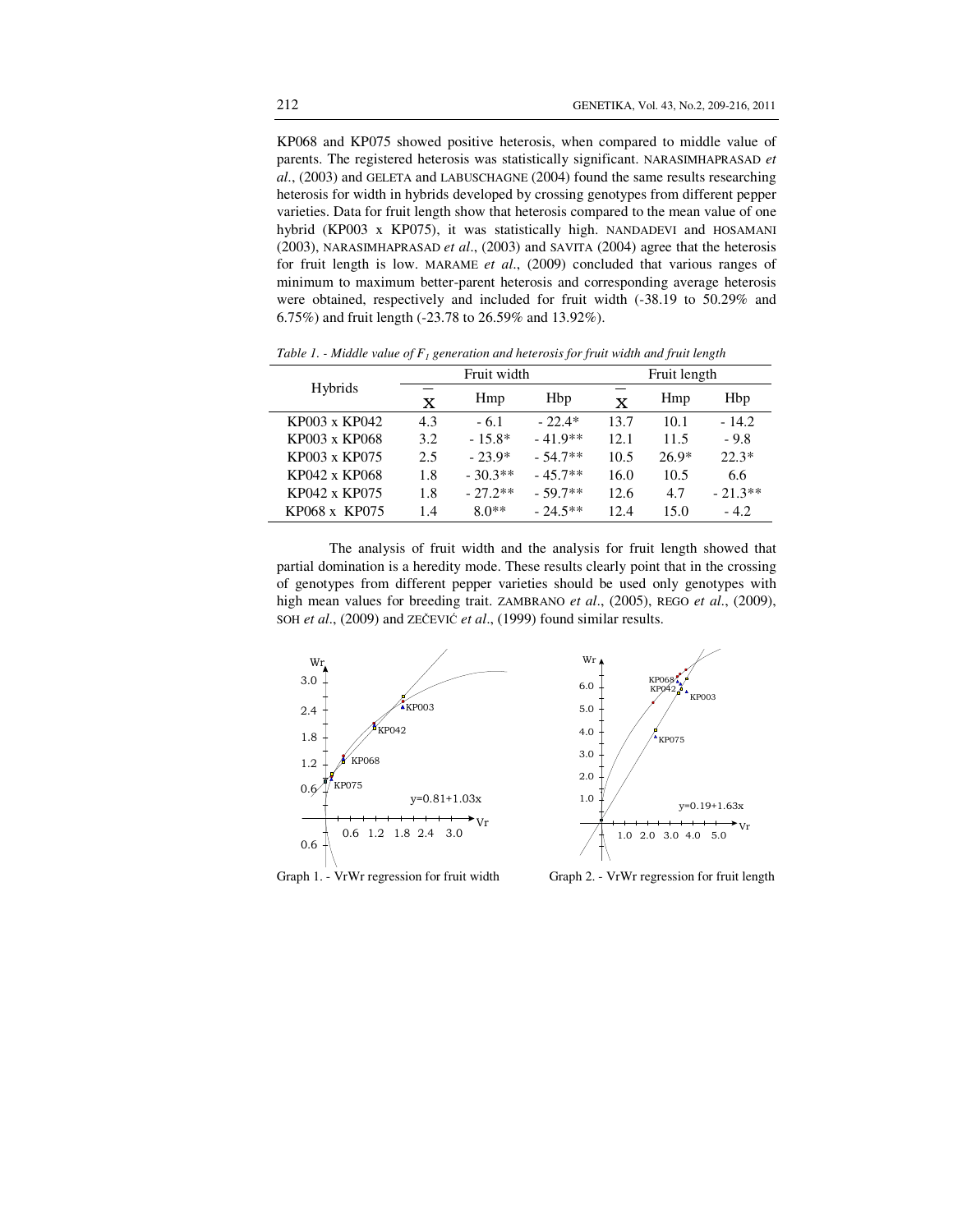Our further work was to analyse the  $F_3$  generation and the dynamic of changing after applying two different methods of selection. Regarding the fact that the  $F_2$  generation has the maximum number of gene combinations it is reasonably that the  $F_2$  generation presents a great background where is possible on the best way make a selection of plants for further breeding work.

 The selection in mixture, i.e. bulk method, is simple, suitable and rational. Number of generations grown in mixture after hybridization can vary. It can start from  $F_5$  generation (original variant) or  $F_3$  and  $F_4$  generation (modified variants). In our research we tried to go one step forward and select plants from  $F<sub>2</sub>$  generation. Mixture of seed of selected plants was grown for one year and the analysis of  $F_3$ generation showed: Generally, fruit width was not improved in  $F_3$  generation. The greatest genetic gain was in hybrid populations KP003 x KP042. The other hybrid populations showed a decreasing value for this trait, except hybrid population KP042 x KP075 where did not registered change regarding to fruit width. Increase of fruit length or realized genetic gain was found in three hybrid populations, KP042 x KP068, KP042 x KP075 and KP068 x KP075. The greatest genetic gain was in combination of crossing between KP042 and KP075. Population KP003 x KP068 had the same fruit length in  $F_3$  generation. Hybrid populations KP003 x KP042 and KP003 x KP075 had decreasing value for fruit length.

|               | wiain ana ji au iengin in 13 generation by applying baik memoa |       |        |              |       |        |  |
|---------------|----------------------------------------------------------------|-------|--------|--------------|-------|--------|--|
| Hybrid        | Fruit width                                                    |       |        | Fruit length |       |        |  |
| population    | А                                                              | $R_0$ | R      | A            | $R_0$ | R      |  |
| KP003 x KP042 | 4.0                                                            | 3.8   | 0.2    | 12.8         | 13.7  | $-0.8$ |  |
| KP003 x KP068 | 2.6                                                            | 3.1   | $-0.5$ | 11.9         | 11.8  | 0.1    |  |
| KP003 x KP075 | 2.1                                                            | 2.3   | $-0.2$ | 11.0         | 11.2  | $-0.2$ |  |
| KP042 x KP068 | 2.5                                                            | 2.6   | $-0.1$ | 15.2         | 15.1  | 0.1    |  |
| KP042 x KP075 | 1.9                                                            | 1.9   | 0.0    | 12.3         | 11.5  | 0.8    |  |
| KP068 x KP075 | 1.3                                                            | 1.6   | $-0.3$ | 11.5         | 111   | 0.4    |  |

*Table 2. - Middle phenotype value of parental hybrid populations and genetic gain for fruit width and fruit length in F<sup>3</sup> generation by applying bulk method* 

 The *pedigree* method is more common method in the research work than *bulk*  method. In this research we tried to shorten the *pedigree* method and to keep its efficiency at the same time. Plants from  $F<sub>2</sub>$  generation were selected for each researched trait. The  $F_3$  generation from every hybrid population originates from the most expressive plant for certain trait. The greatest genetic gain for fruit width was registered in hybrid population: KP042 x KP068 with 37.31%. Regarding to the data for heritability it can be conclude that hybrid populations KP042 x KP068 (0.91), KP003 x KP075 (0.70) i KP042 x KP075 (0.78) have high values, hybrid population KP068 x KP075 (0.39) has moderate value, while populations KP003 x KP042 (0.19) i KP003 x KP068 (0.25) have low values of heritability for fruit width. The greatest genetic gain for fruit length had combination KP042 x KP075 (19.53%). The lowest genetic gain had KP003 x KP042 (2.62%). Regarding to the mean value for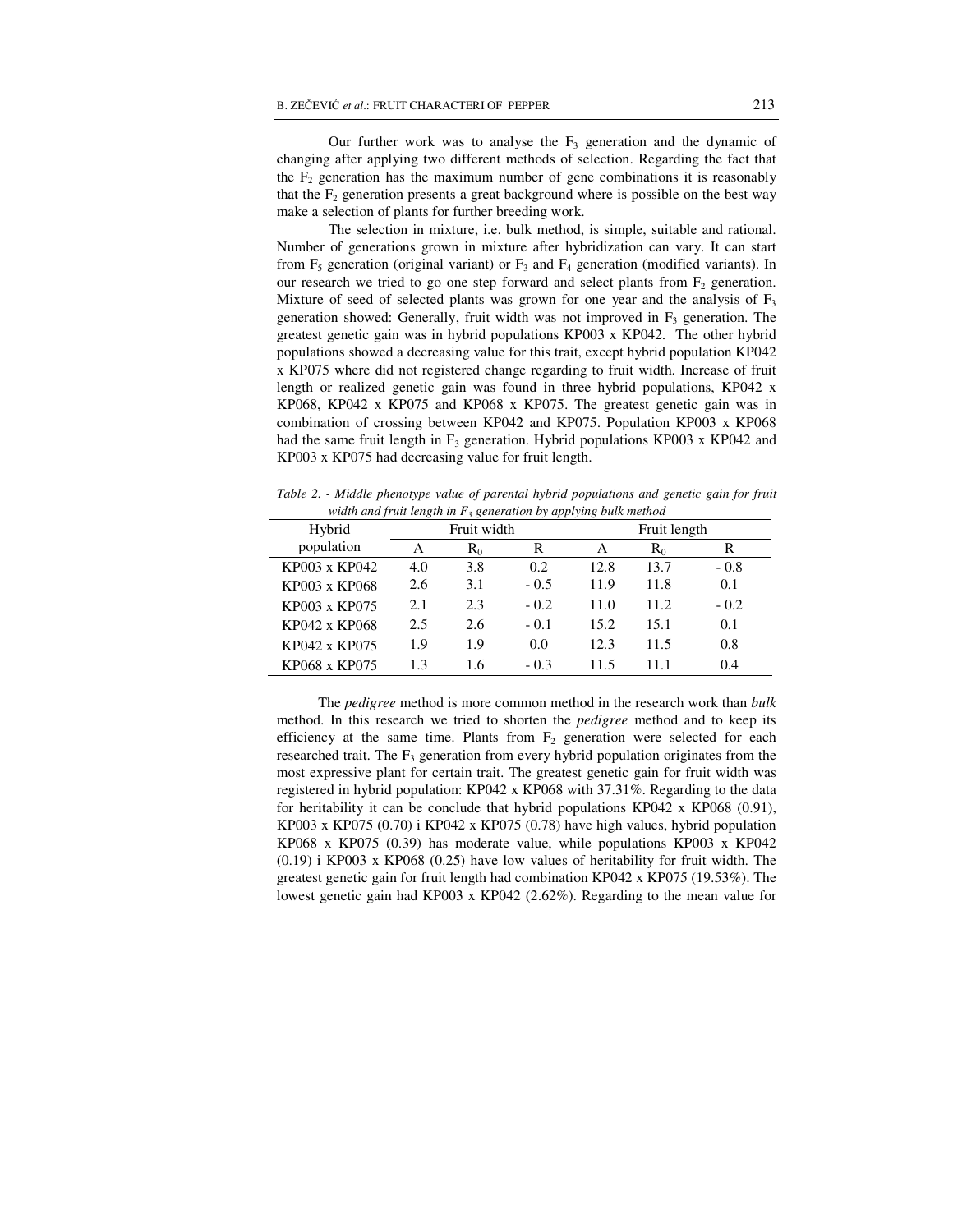fruit length it has to be underlined combination between KP042 and KP068 (16.98cm). This hybrid population had the highest value for heritability.

| Hybrid population | Heritability |          | Genetic gain $(\%)$ |           | Middle value $(g)$ |           |
|-------------------|--------------|----------|---------------------|-----------|--------------------|-----------|
|                   | f.width      | f.length | f.width             | f. length | f.width            | f. length |
| KP003 x KP042     | 0.19         | 0.29     | 1.23                | 2.62      | 4.27               | 13.47     |
| KP003 x KP068     | 0.25         | 0.55     | 2.21                | 8.82      | 2.78               | 13.25     |
| KP003 x KP075     | 0.70         | 0.29     | 12.91               | 3.61      | 2.04               | 12.21     |
| KP042 x KP068     | 0.91         | 0.49     | 37.31               | 8.07      | 2.75               | 16.98     |
| KP042 x KP075     | 0.78         | 0.81     | 23.42               | 19.53     | 1.97               | 12.57     |
| KP068 x KP075     | 0.39         | 0.39     | 7.59                | 6.85      | 1.29               | 10.06     |

*Table 3. - Heritability, genetic gain and middle value for fruit width and fruit length in F3 generation by applying pedigree method* 

General conclusion is that the  $F_3$  generation had greatest middle values for the researched traits when selected by using *pedigree* method. But on the other hand, the  $F_3$  generation selected by *bulk* method also had satisfying characteristics, depending on hybrid population and trait. It is important to point out that the natural selection in early phases of breeding process has a moderate importance on pepper material developed by crossing genotypes from different varieties. Regarding the *bulk* method it can be concluded that this method is suitable for hybrid populations developed by crossing of genotypes from the same pepper varieties.

ALLARD (1960) found that some hybrid populations in  $F_4$  generation grown in mixture had greater yield than their parents. ROMERO and FREY (1966) found that yield constantly increased by applying *bulk* selection in each generation. LEBSOCK and AMYA (1969) found that the stalk height decreased, but number of spiklet per spike and grain weight increased in  $F_3$  generation of wheat grown in mixture, which led to a higher yield.

The best hybrid populations for further breeding, including both researched traits are KP003 x KP068, KP042 x KP068 i KP042 x KP075

> Received November 19th, 2010 Accepted June  $03<sup>th</sup>$ , 2011

#### REFERENCES

ALLARD, W.R. (1960): Principles of Plant Breeding. John Wiley & Sons Inc., New York.

CANKAYA, S., A. BALKAYA and O. KARAAGAC (2010): Canonical correlation relationships between plant characters and yield components in red peppers [*Capsicum annuum* L. var. *conoides* (Mill.) Irish] genotypes. Span J Agric Res *8* (1): 67-73.

GELETA, L.F. and M.T. LABUSCHAGNE (2004): Comparative performance and heterosis in single, three-way and double cross pepper hybrids. J Agric Sci *142* (6): 659–663.

GELETA, L.F., M.T. LABUSCHAGNE and C.D, VILJOEN (2004): Relationship between heterosis and genetic distance based on morphological traits and AFLP markers in pepper. Plant Breed *123*:467–473.

GOVINDARAJAN, V.S. (1986): Capsicum production technology, chemistry and quality part II – Processed products, standards, world production. Crit Rew Food Nutri *23*: 207-288.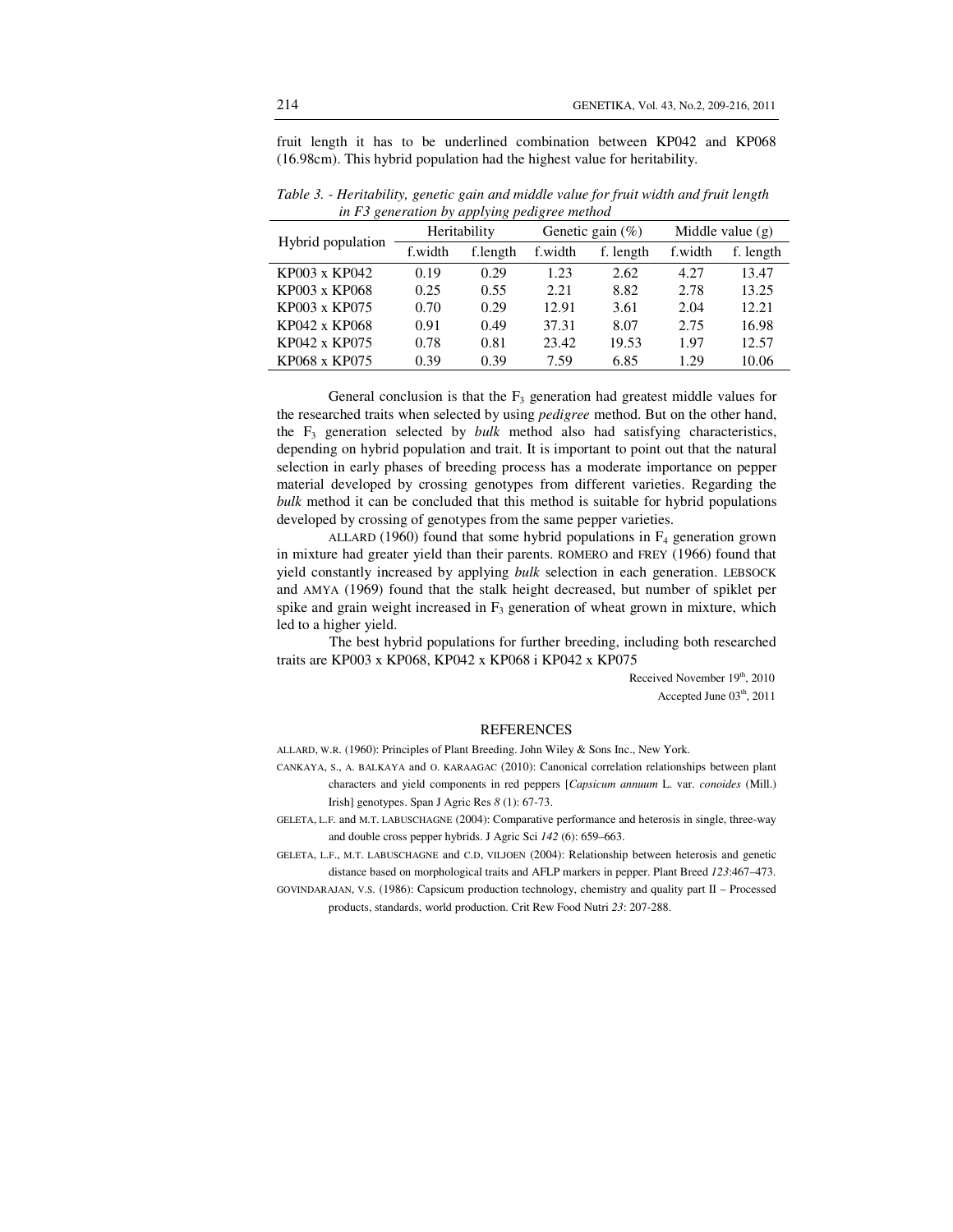- HLADNI, N., D. ŠKORIĆ and M. KRALJEVIĆ-BALALIĆ (2005): Heterosis for seed yield and yields components in sunflower. Genetika *37* (3): 253-260.
- LEBSOCK, K.L. and A. AMAY (1969): Variation and covariation of agronomic traits in durum wheat. Crop Sci. *9*: 372-375.

MARAME, F., L. DESSALEGNE, C. FININSA and R. SIGVALD (2009): Heterosis and heritability in crosses among Asian and Ethiopian parents of hot pepper genotypes. Euphytica *168* (2): 235–247.

MATHER, K. and J.L. JINKS (1971): Biometrical Genetics.  $2<sup>nd</sup>$  edn. Chapman and Hall, London.

- MEYER, R.C., O. TORJEK, M. BECHER and T. ALTMANN (2004): Heterosis of Biomass Production in Arabidopsis. Establishment during Early Development. Plant Physiology *134*: 1813 – 1823.
- NANDADEVI and R. M. HOSAMANI (2003): Estimation of heterosis, combining ability and *per se* performance in summer grown chilli (*Capsicum annuum* L.) for yield and resistance to leaf curl complex. Capsicum and Eggplant Newsletter *22*: 59-62.
- NARASIMHAPRASAD, B. C., K. MADHAVI REDDI and A. T. SADHASIVA (2003): Heterosis studies in chilli (*Capsicum annuum* L.). Indian Journal of Horticulture *60* (1): 69 – 74.
- RAJESH, K. and L. GULSHAN (2001): Expression of heterosis in hot pepper (*Capsicum annuum* L.). Capsicum Eggplant Newsl *20*: 38–41.
- REGO, E.R., M.M. REGO, F.L. FINGER, C.D. CRUZ and V.W.D. CASALI (2009): A diallel study of yield components and fruit quality in chilli pepper (*Capsicum baccatum*). Euphytica *168* (2): 275– 287.
- ROMERO, G.E. and K.J. FREY (1966): Mass selection for plant height in oat population. Crop Sci. *6*: 282- 287.
- SAVITA, M. (2004): Heterosis, combining ability and gene action studies in chilli (*Capsicum annuum* L.). M. Sc. (Agri) Thesis, University of Agricultural Sciences, Bangalore.
- SOH, A. C., T. C. YAP and K. M. GRAHAM (2009): Heterosis and combining ability in a diallel cross of chilli (*Capsicum annum* L.). The Journal of Agricultural Science *87* (2): 447 -449
- SOUZA, J.A and W.R. MALUF (2003): Diallel analyses and estimation of genetic parameters of hot pepper (*Capsicum chinense* Jacq). Scientia Agricola *60*: 105–113.
- THUL, S. T., R. K. LAL, A. K. SHASANY, M. P. DAROKAR, A. K. GUPTA, M. M. GUPTA, R. K. VERMA and S. P. S. KHANUJA (2009):Estimation of phenotypic divergence in a collection of *Capsicum* species for yield-related traits. Euphytica *168* (2): 235–247.
- ZAMBRANO, G.M, J.R.A. GONZALES, M.R. MERAZ, A.R. LOERA, and O.P. CAMPODONICO (2005): Efectos genéticos y heterosis em La vida de anaquel Del Chile serrano. Ver Fitotec Mex *28* (4): 327– 332.
- ZEČEVIĆ, B., D. STEVANOVIĆ, S. PRODANOVIĆ and R. ĐORĐEVIĆ (1999): Inheritance of yield components in diallel crossing of divergent genotypes of pepper (*Capsicum annuum* L.). Genetika *31* (2): 97- 105.
- ZEČEVIĆ, B., D. CVIKIĆ, T. SRETENOVIĆ-RAJIČIĆ, R. ĐORĐEVIĆ and J. ZDRAVKOVIĆ (2003): Genetic analysis of the earliness in pepper (*Capsicum annuum* L.)., First Symposium on Horticulture, 16-20 October 2002, Ohrid, Republic of Macedonia. Symposium proceedings: 207-213.
- ZEČEVIĆ, B., R. ĐORĐEVIĆ, N. PAVLOVIĆ, M. MIJATOVIĆ and Ž. MARKOVIĆ (2007): The Effect of Parent's Germplasm on Yield Components of F1, F2 and F3 Generations of Pepper Hybrids (*Capsicum annuum* L.). Proceedings of the Third Balkan Symposium on Vegetable and Potatoes, Bursa, Turkey, Acta Horticulturae *729*: 95 – 99.